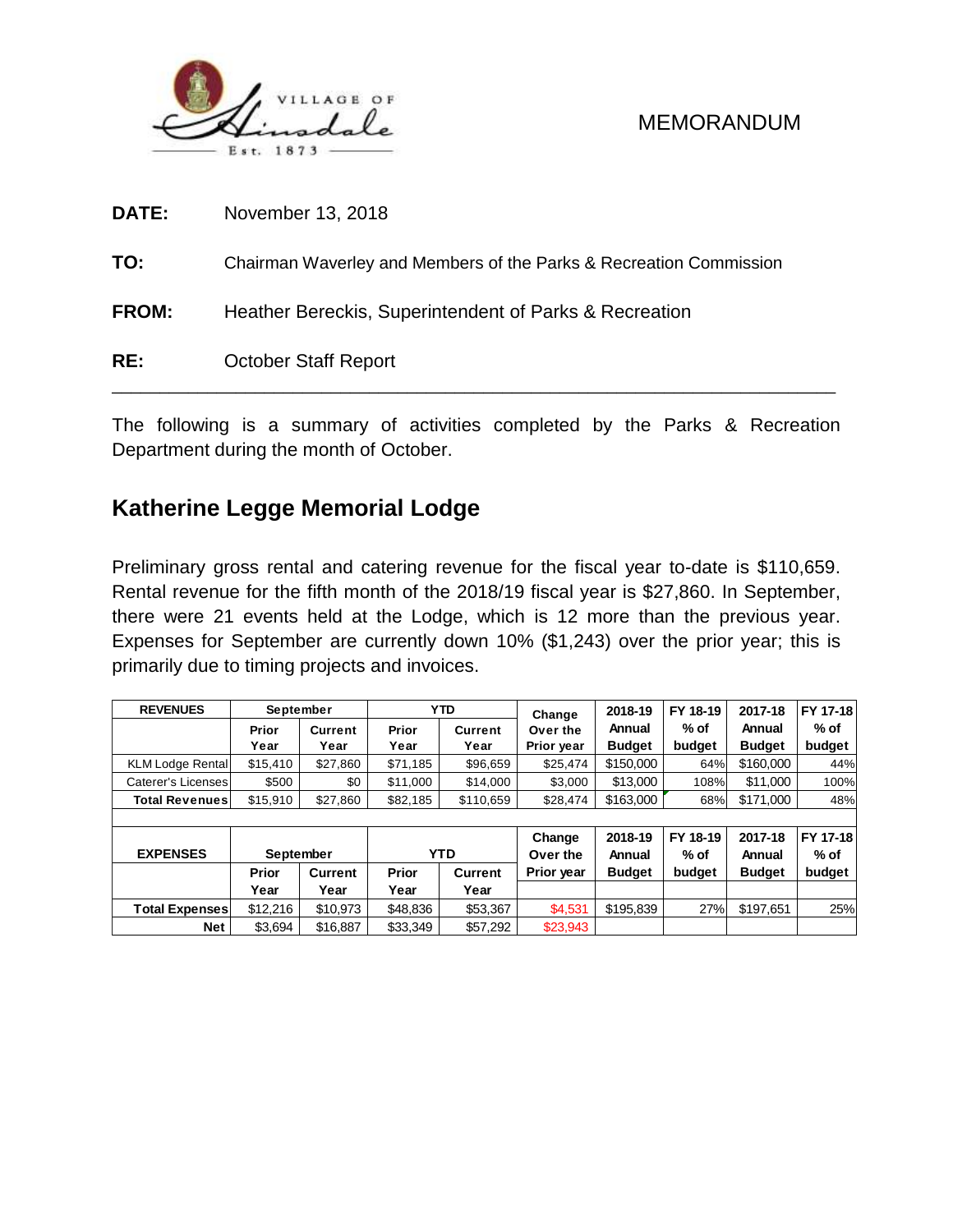



| <b>KLM Gross Monthly Revenues</b> |    |           |                                  |           |    |           |            |         |    |           |                       |           |            |         |            |        |
|-----------------------------------|----|-----------|----------------------------------|-----------|----|-----------|------------|---------|----|-----------|-----------------------|-----------|------------|---------|------------|--------|
| Month                             |    |           | 2011/12 FY 2012/13 FY 2013/14 FY |           |    |           | 2014/15 FY |         |    |           | 2015/16 FY 2016/17 FY |           | 2017/18 FY |         | 2018/19 FY |        |
| May                               | \$ | 8,561     | S                                | 8,801     | S  | 16,796    | S          | 13,745  | S  | 16,000    | S                     | 12,200    | Ş          | 9,725   | S          | 13,675 |
| June                              | \$ | 11,156    | \$                               | 10,745    | \$ | 26,818    | \$         | 17,450  | \$ | 22,770    | Ş                     | 22,845    | \$         | 12,495  | Ş          | 23,045 |
| July                              | \$ | 13,559    | \$                               | 9,786     | S  | 18,650    | \$         | 12,909  | S  | 27,475    | S                     | 12,550    | \$         | 15,000  | S          | 16,874 |
| August                            | \$ | 17,759    | \$                               | 18,880    | S  | 19,579    | \$         | 25,350  | S  | 24,775    | Ş                     | 11,500    | \$         | 18,555  | S          | 15,205 |
| September                         | \$ | 14,823    | Ś                                | 14,498    | S  | 12,137    | \$         | 24,510  | S  | 15,250    | S                     | 12,645    | \$         | 15,410  | S          | 27,860 |
| October                           | \$ | 16,347    | S                                | 15,589    | S  | 14,825    | S          | 23,985  | S  | 25,580    | S                     | 21,045    | \$         | 15,180  |            |        |
| November                          | \$ | 8,256     | S                                | 11,612    | S  | 8,580     | S          | 14,724  | Ś. | 14,825    | Ş                     | 6,700     | \$         | 12,500  |            |        |
| December                          | \$ | 8,853     | S                                | 10,265    | S  | 13,366    | S          | 17,290  | S  | 17,200    | S                     | 13,457    | Ş          | 8,125   |            |        |
| January                           | \$ | 1,302     | Ś                                | 4,489     | S  | 250       | \$         | 8,450   | Ś  | 2,850     | \$                    | 4,624     | \$         | 18,089  |            |        |
| February                          | \$ | 2,301     | \$                               | 6,981     | \$ | 7,575     | \$         | 3,120   | \$ | 2,400     | \$                    | 4,550     | \$         | 2,495   |            |        |
| March                             | \$ | 2,506     | \$                               | 7,669     | \$ | 4,245     | \$         | 6,725   | Ś  | 8,945     | \$                    | 5,944     | \$         | 8,045   |            |        |
| April                             | \$ | 2,384     | \$                               | 4,365     | \$ | 3,600     | \$         | 12,695  | \$ | 9,125     | \$                    | 4,300     | \$         | 7,482   |            |        |
| total                             |    | \$107,807 |                                  | \$123,680 |    | \$146,421 | Ŝ          | 180,953 |    | \$187,195 |                       | \$132,360 | \$         | 143,101 | Ś          | 96,659 |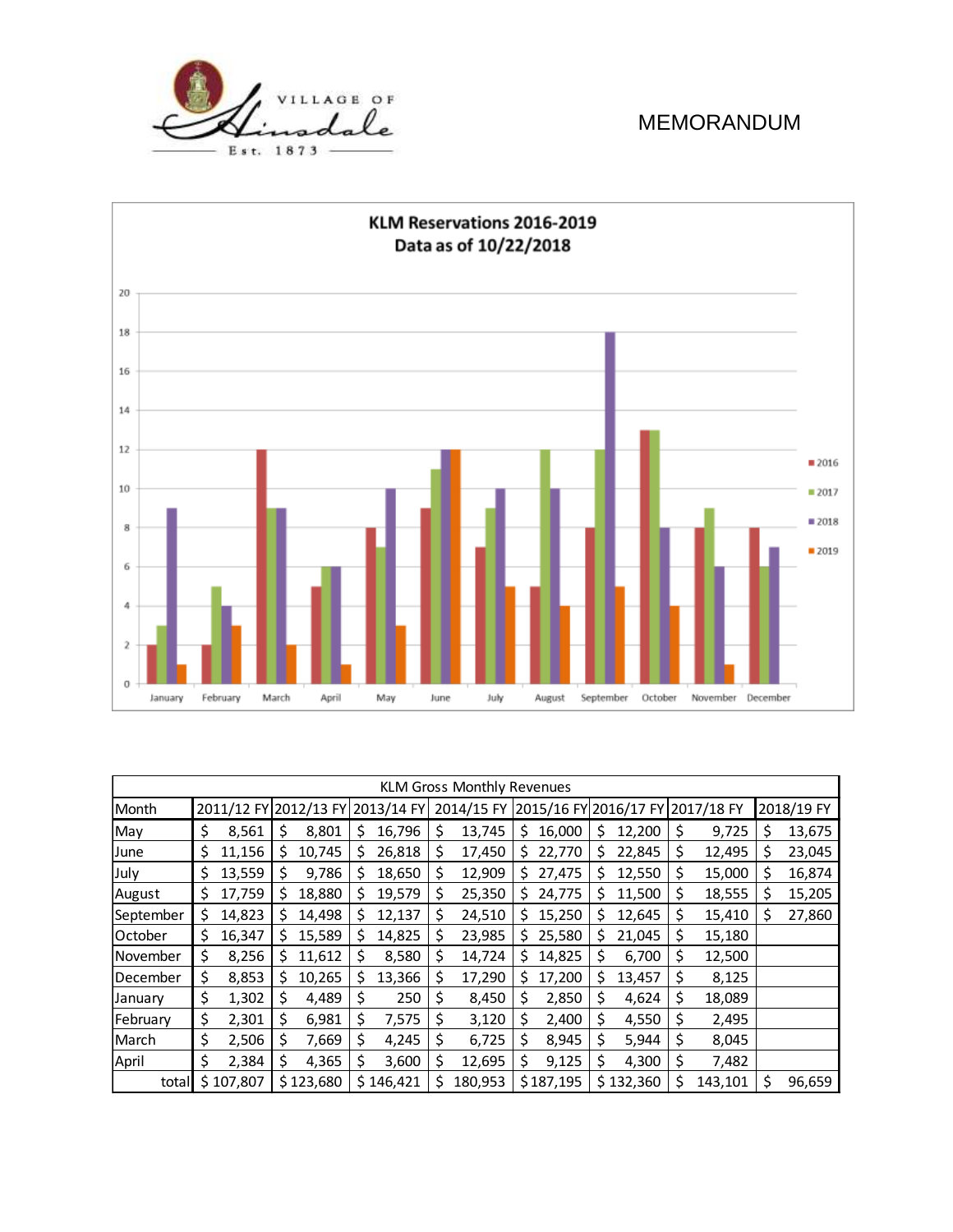

The graph below shows the past three years of lodge revenue and the upcoming year's projection. Future predictions are based on the average revenue from the event type. Also included below are charts indicating the number of reservations and reservation type by month. Typically, events are booked 6-18 months in advance of the rentals; however, if there are vacancies, staff will accept reservations within 5 days of an event. These tracking devices will be updated monthly.



Staff is currently working with the approved marketing plan for the 2018/19 FY, including the addition of Search Engine Optimization (SEO) and progressive marketing through The Knot. A sub-committee was started and held its third meeting on November 1st. The committee is working on expanding the detailed marketing plan, specific to KLM; including rebranding marketing materials.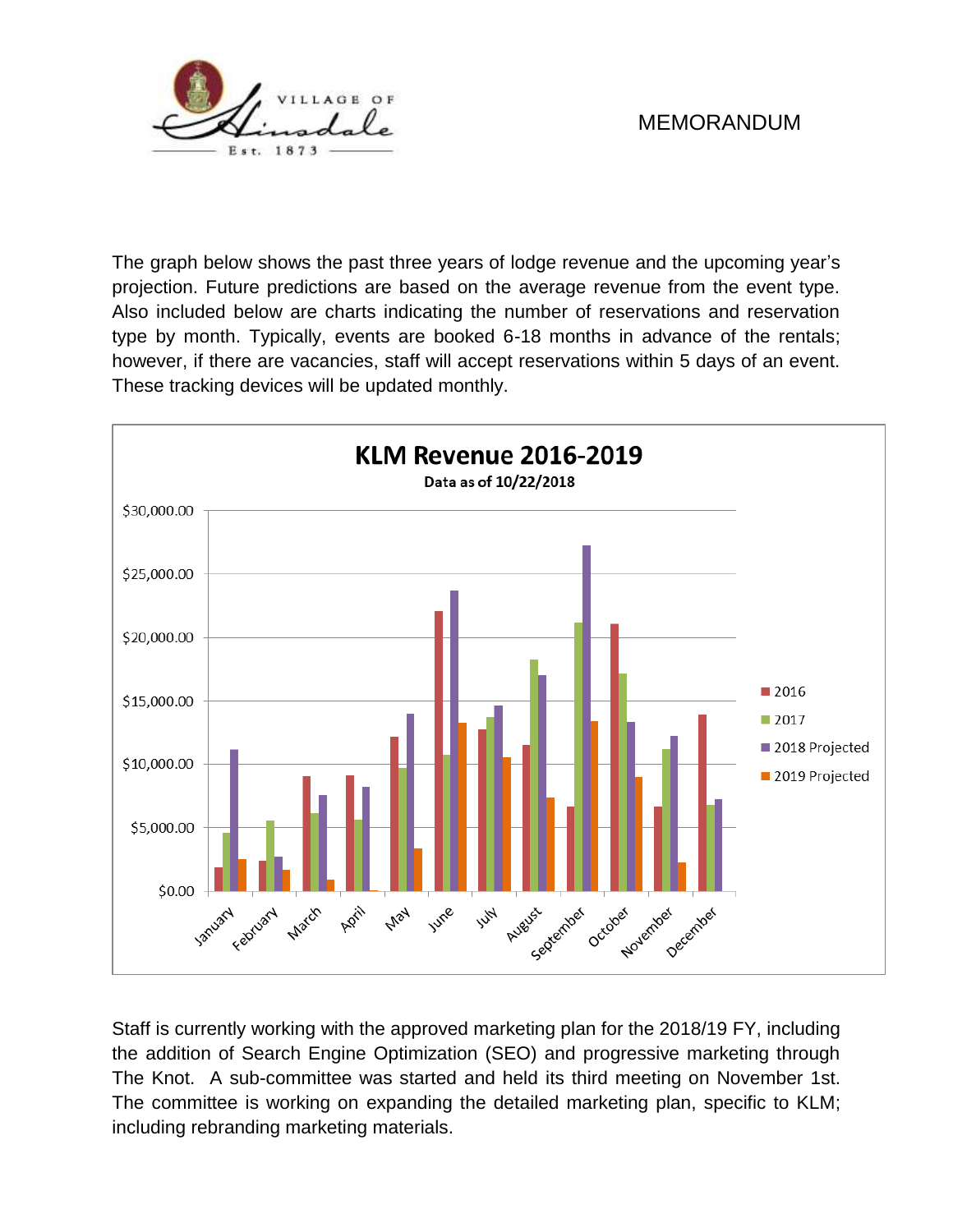

# **Upcoming Brochure & Activities**

### **Brochure & Programming**

Fall programming is well underway, and the winter/spring brochure is in its final stages of completion. It will be delivered to residents homes on Monday, December 3<sup>rd</sup>. Registration will begin on Monday, December 10<sup>th</sup>.

### **Special Events**

The next special events Breakfast with Santa on December 1<sup>st</sup> at KLM Lodge and the Holiday Express on December 16<sup>th</sup>. Breakfast with Santa participants will enjoy a continental breakfast with Santa and Mrs. Claus, as well as crafts and photos. Holiday Express participants will ride the Metra train from Hinsdale to Aurora, where them disembark and enter the Roundhouse (aka North Pole). There they will have breakfast or lunch, complete crafts, watch a magic show, meet Santa and take pictures before riding back to the Hinsdale station.

# **Field & Park Updates**

### **Fields/Parks**

Staff has coordinated fall field use with community athletic organizations. Usage includes soccer, football, cross country and lacrosse activities. Public Services personnel have laid out the athletic fields and will stripe them and mend goals weekly through the third week in November.

Public Service staff has begun winterizing bathrooms at parks where activities have already ended, and will continue to do so through the end of November.

### **Ice Rink**

The liner for the ice rink at Burns Field has been ordered and delivered to Public Services. Once the temperatures are below 32 degrees they will begin to set it up. Due to the size and depth, six or more days consecutively below 32 degrees is required for appropriate freezing.

Residents around Melin Park have again requested to set up the smaller rink in the park. The Village Board approved this item and residents will start the set up when temperatures are appropriate. Due to the much smaller size of this rink, they need fewer consecutively cold days to freeze. Village staff will inspect and approve the rink prior to utilization.